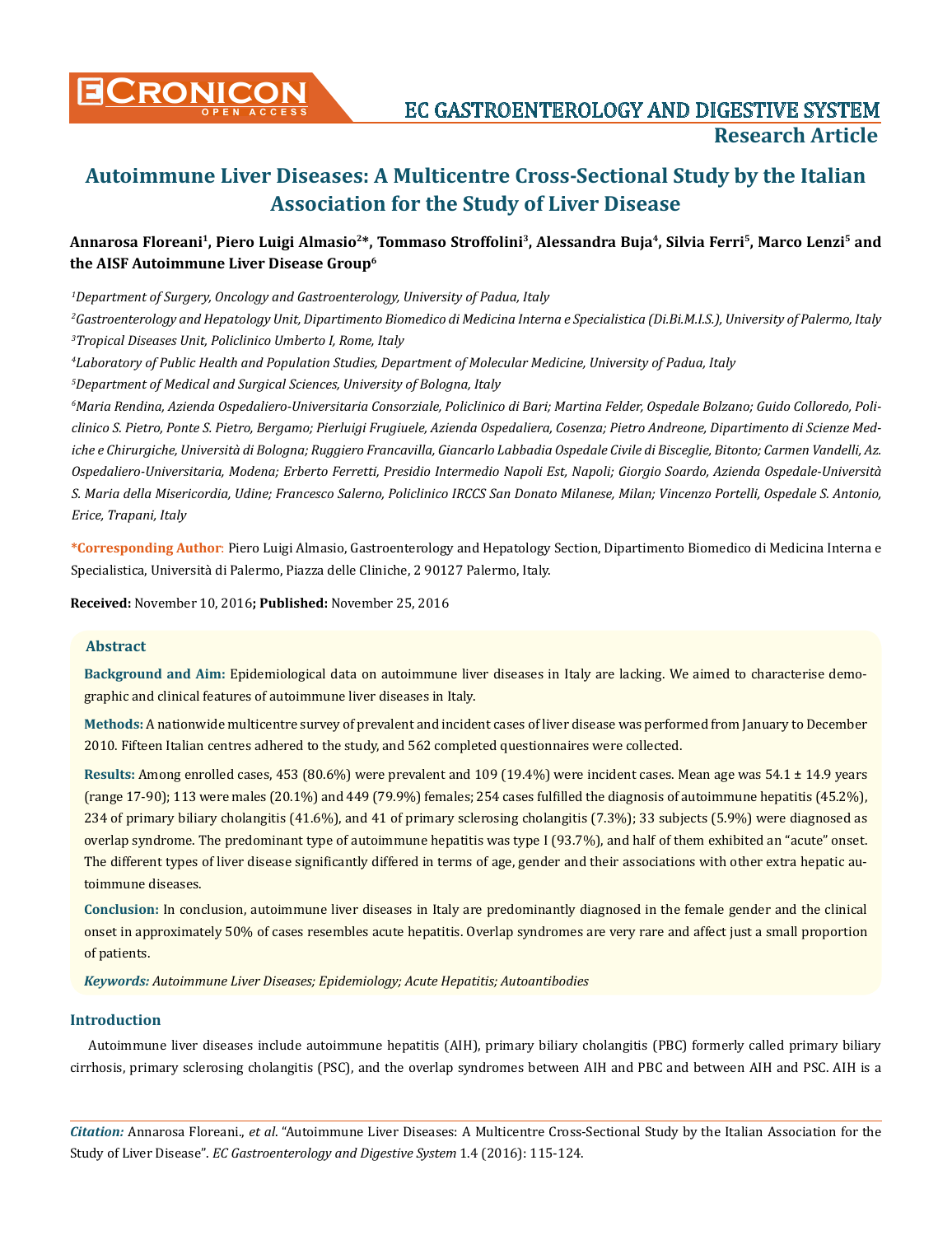116

progressive inflammatory disorder characterised serologically by high levels of transaminases and immunoglobulin G and the presence of non-organ-specific autoantibodies, and histologically by interface hepatitis in the absence of any known aetiology [1]. The median age at diagnosis is 40 years in men and 50 years in women [2].

Prevalence and incidence data are still limited, but estimated prevalence ranging between 50 and 200 cases per million have been reported for Western Europe and North America with respect to the Caucasian population [3]. The most important nationwide published studies on AIH are reported in Table 1 [4-11]. The majority of the studies are multicentre and retrospective and were performed through the analysis of questionnaires or medical records. The sample size for the individual studies ranges between 25 and 1,721 subjects with a mean age of disease onset ranging from 50 to 68 years, with the exception of the Swedish study that also includes paediatric cases [5]. Only one study includes cases with "acute onset" [7]. The prevalence of cirrhosis at presentation ranges between 6.4 and 33%.

| Author                      | <b>Country</b> | <b>Period</b> | <b>Data Source</b>                           | No. of<br>cases | "Acute"<br>onset | <b>Associated</b><br>auto | Mean age at<br>diagnosis | <b>Prevalence</b><br>of |
|-----------------------------|----------------|---------------|----------------------------------------------|-----------------|------------------|---------------------------|--------------------------|-------------------------|
|                             |                |               |                                              |                 |                  | immune                    | (years)                  | cirrhosis at            |
|                             |                |               |                                              |                 |                  | conditions                |                          | onset $(\%)$            |
| Boberg., et al.<br>1998 [4] | Norway         | 1986-1995     | Medical record<br>prospectively<br>collected | 25              | N.A.             | N.A.                      | 68 (26-80)               | 28                      |
| Hurlburt., et al.           | Alaska         | 1983-2000     | Medical record                               | 42              | 17               | N.A.                      | 52 (15-82)               | N.A.                    |
| 2002 [5]                    |                |               | collection                                   |                 | (34.7%)          |                           |                          |                         |
| Werner., et al.<br>2008 [6] | Sweden         | 1990-2003     | Medical record<br>collection                 | 473             | N.A.             | 232 (49%)                 | 43 (4.5-84)              | 33                      |
| Ngu., et al.                | New Zea-       | Before 2008   | Prospective                                  | 138             | N.A.             | N.A.                      | 50                       | N.A.                    |
| 2010 [7]                    | land           |               | and retrospec-                               |                 |                  |                           |                          |                         |
|                             |                |               | tive analysis                                |                 |                  |                           |                          |                         |
| Abe., et al.                | Japan          | Before 2009   | Questionnaire                                | 1056            | 95               | 284                       | $59.9 \pm 14.7$          | 6.4                     |
| 2011 [8]                    |                |               |                                              |                 | $(10.9\%)$       | $(26.9\%)$                |                          |                         |
| Kim., et al.                | Korea          | 2005-2009     | Questionnaire                                | 343             | N.A.             | 51.2%                     | $52.8 \pm 14.4$          | 22.7                    |
| 2012 [9]                    |                |               |                                              |                 |                  |                           |                          |                         |
| Gronbaek.,                  | Denmark        | 1994-2012     | Nationwide                                   | 1721            | N.A.             | N.A.                      | Incidence peak           | 28.3                    |
| et al. 2014 [10]            |                |               | health care                                  |                 |                  |                           | around 70 yrs            |                         |
|                             |                |               | registry                                     |                 |                  |                           |                          |                         |
| Van Gerven., et al.         | Nederland      | 1967-2011     | Medical record                               | 1313            | 254/564          | 335(26%)                  | 48 (5-87)                | 12%                     |
| 2014 [11]                   |                |               | retrospective                                |                 | (45%)            |                           | female                   |                         |
|                             |                |               | analysis                                     |                 |                  |                           | 43 (6-87) male           |                         |

## *Table 1: Nationwide studies addressing autoimmune hepatitis.*

PBC is a chronic cholestatic liver disease characterised by the presence of highly specific anti-mitochondrial antibodies (AMA) that predominantly affects females and eventually progresses to cirrhosis [12]. The reported rates of PBC prevalence range between 19 and 402 cases per million; the annual incidence of PBC is also highly variable, ranging from 0.33 to 5.8 per 100,000 persons/year [13].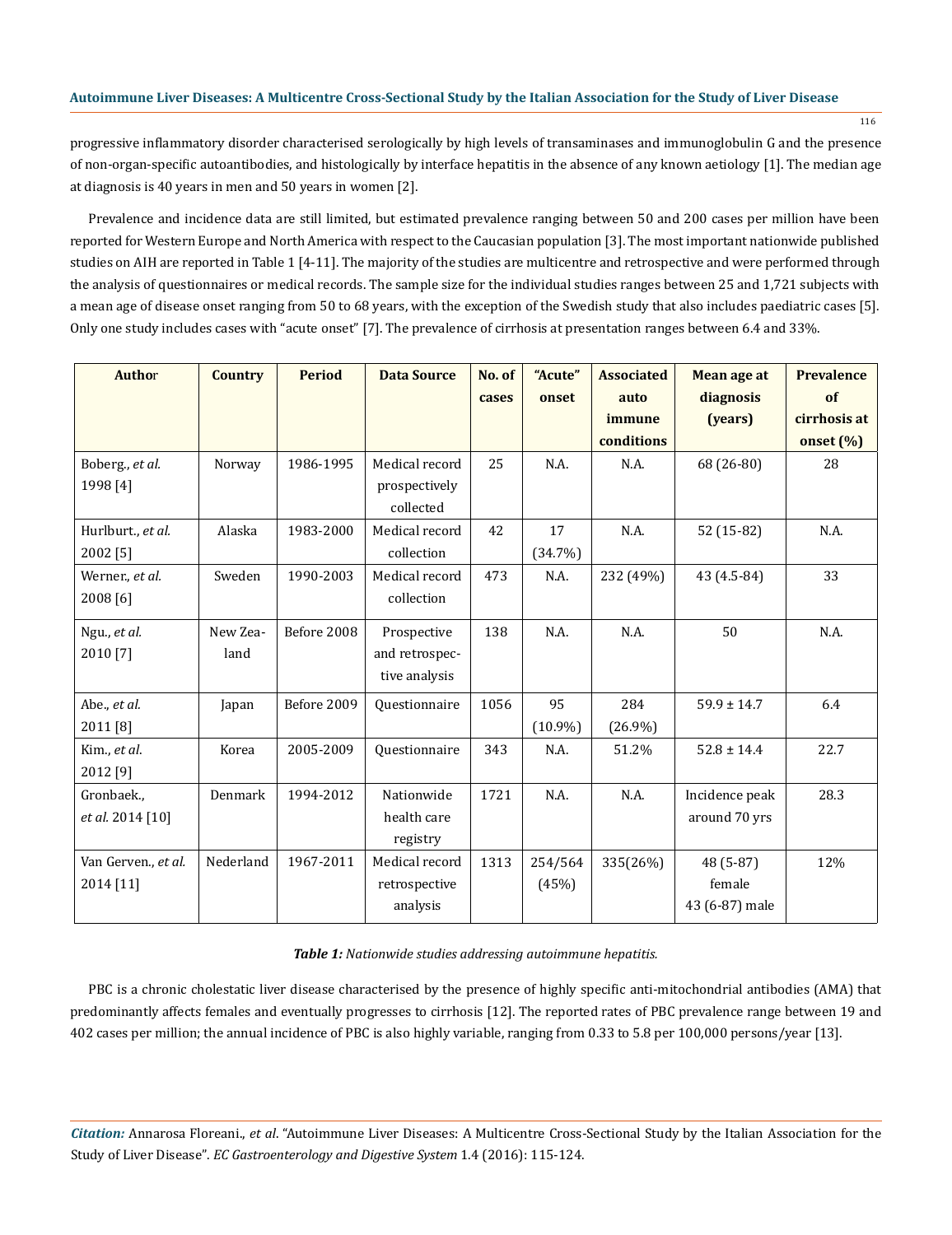117

Epidemiological data for both AIH and PBC are lacking in relation to Italy. A prevalence study undertaken in 79 Italian Hospitals in 2001, involving 9,997 patients, found that the prevalence of AIH was 0.8% and that of PBC 0.5% [14]. It should be stressed, however, that this survey addressed hospitalised cases only, and that both the presentation and natural history of both AIH and PBC have changed over the last 20 years: nowadays, most cases are diagnosed at an early stage of the disease when the patients are still asymptomatic. The consequence is that the management of AIH and PBC is mostly performed in outpatient clinics.

PSC is a chronic liver disease characterised by the chronic destruction of the bile ducts and progression to end-stage liver disease [15]. Its incidence varies geographically and is as high as 1-3 per 100,000 people per year in northern Europe; its prevalence is also variable, in some studies reported to be as high as 16.2 per 100,000 people [16-18]. In Italy, PSC is considered a rare disease, according to the definition that a rare disease affects no more than 5 individuals per 10,000.

The 1998 - 2000 Italian National Health Plan listed the "safeguarding of subjects affected by rare diseases" as one of its priorities and the creation of a National Network of rare diseases as one of its primary actions. Thus, the identification of rare diseases and their actual epidemiology would improve the activities of the National Network in the attempt to safeguard the equity principle of assistance for all citizens.

The aims of this cross-sectional study that involved several Italian centres under the auspices of the Italian Association for the Study of the Liver (AISF) were to describe the demographic and clinical features of autoimmune liver diseases in Italy in 2010, namely AIH, PBC, PSC and the AIH/PBC and AIH/PSC overlap syndromes.

## **Methods**

From January 2010 to December 2011, all members of the AISF were invited to participate in a questionnaire-based investigation. Patients were considered eligible for inclusion if they were > 17 years and if they met the diagnostic criteria for AIH, PBC, PSC, or the AIH/ PBC or AIH/PSC overlap syndromes. The diagnosis of AIH was made on clinical, immunological and histological grounds. Acute presentation was defined by the presence of recent onset (< 30 days) and symptoms (jaundice and/or fatigue and/or drowsiness) in conjunction with serum alanine transferase (ALT) levels higher than 10-fold the upper normal levels (UNL).

PBC was diagnosed on the basis on an AMA positivity titre greater than 1:40, abnormal alkaline phosphatase levels (at least 1.5 times the UNL), and/or compatible liver histology. Histological findings were classified according to Scheuer [19]. The diagnosis of AMA negative PBC was considered when the following criteria were met: AMA negativity, antinuclear antibodies (ANA) present at a titre of at least 1:160, abnormal liver function tests, diagnostic or compatible liver histology.

The diagnosis of PSC was based on the cholangiographic criteria obtained by endoscopic retrograde cholangiography (ERCP) or by nuclear magnetic resonance (NMR).

The diagnosis of AIH/PBC overlap syndrome was considered using the criteria described by Chazouillères., *et al* [20]. In brief, patients were considered to present AIH features if 2 or 3 of the following criteria were met: 1) ALT levels at least 5-fold higher than the UNL for the local laboratory; 2) serum IgG levels at least 2-fold higher than the UNL and/or positivity for smooth muscle autoantibodies (SMA); 3) liver biopsy showing moderate or severe periportal or periseptal lobular inflammation.

The diagnosis of AIH/PSC overlap syndrome was established when the following criteria were met: i) a total aggregate simplified score for AIH > 7 [21], defining AIH as "definite"; ii) ANA or SMA present at a titre of at least 1:40; and iii) liver histology with interface hepatitis, lymphocyte resetting, moderate or severe periportal or periseptal lobular inflammation.

## **Statistical Analyses**

For each patient, the following variables were reported: age, sex, body mass index, of autoantibodies positivity, serum HBsAg, anti-HBc, HCV-RNA, liver histology, clinical presentation, association with another extra-hepatic autoimmune diseases and type of treatment.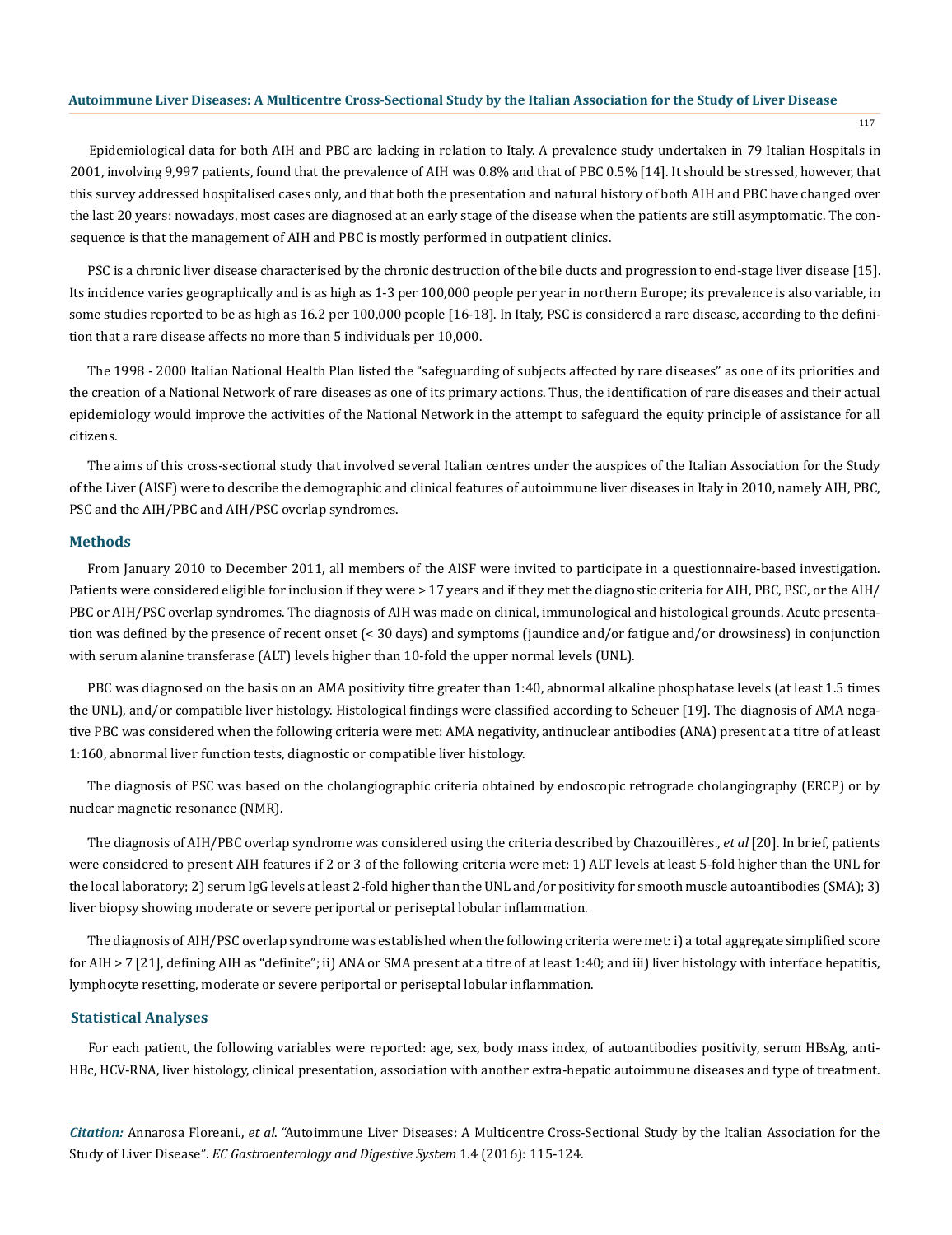118

The completed questionnaires were received by e-mail. Data were centrally recorded in an electronic data base and analysed at the end of the survey. To ensure anonymity, all personal data were blinded in the general database. For continuous variables, data were expressed as medians or means ± SD (standard deviation); normality was verified using the Shapiro-Wilk test. When normally distributed, mean differences between groups were compared by ANOVA. In cases where the assumption of normality was violated, data were analysed using the non-parametric Kruskal-Wallis test. For categorical variables, the absolute and relative frequencies were reported for each group. Categorical data were compared using the Pearson's chi-squared test. In the case that the expected cell frequencies were lower than 5, Fisher's exact test was applied. Analyses were performed using the STATA software. The level of significance was set at p < 0.001 to take into account multiple comparisons.

## **Results**

Fifteen Italian centres adhered to the study, and 562 questionnaires were collected. The clinical characteristics are summarised in table 2. Of the 562 cases of autoimmune liver disease, 453 (80.6%) were prevalent and 109 (19.4%) were incident cases. The mean age was 54.1 ± 14.9 years (range 17 - 90); 113 were males (20.1%) and 449 (79.9%) females. 254 cases met the diagnostic criteria for of AIH (45.2%), 234 for PBC (41.6%), and 41 for PSC 87.3%); 28 subjects (5%) were diagnosed as having AIH/PBC overlap syndrome and 5 (0.9%) AIH/PSC overlap syndrome.

| Variable                   |                         |
|----------------------------|-------------------------|
| Age (mean $\pm$ SD, range) | $54.1 \pm 14.9$ (17-90) |
| Gender                     | 113 (20.1%)             |
| Male                       | 449 (79.9%)             |
| Female                     |                         |
| Prevalent cases            | 453 (80.6%)             |
| Diagnosis                  | 254 (45.2%)             |
| AIH                        | 234 (41.6%)             |
| PRC                        | 41 (7.3%)               |
| PSC.                       | 28 (5.0%)               |
| AIH/PBC overlap            | $5(0.9\%)$              |
| AIH/PSC overlap            |                         |

*Table 2: General clinical characteristics of the patient population (n = 562 cases of autoimmune liver disease) at diagnosis.*

The comparison between AIH, PBC and PSC is shown in Table 3. The groups significantly differed in terms of age (patients with PSC were significantly younger than those with PBC or AIH, p < 0.001), gender (more females presented PBC or AIH than PSC, p < 0.001), association with other extra-hepatic autoimmune diseases (that were more frequently associated with PSC than with PBC or AIH, p < 0.002), and the clinical presentation as "acute hepatitis", defined by the presence of jaundice and clinical symptoms (which was as frequent as 49.6% in the AIH patient group, p < 0.001). Associated inflammatory bowel disease (ulcerative colitis or Crohn's disease) was present in 18/41 patients with PSC (46.5%).

| <b>Variable</b>               | <b>PBC</b>              | <b>AIH</b>              | <b>PSC</b>              | D            |
|-------------------------------|-------------------------|-------------------------|-------------------------|--------------|
|                               | $(n=234)$               | $(n=254)$               | $(n=41)$                |              |
| Age at diagnosis              | $52.7; 52.2 (\pm 12.0)$ | $48.1; 47.1 (\pm 16.7)$ | $30.0; 35.0 (\pm 15.0)$ | ${}_{0.001}$ |
| Age at diagnosis distribution | 38(16.7%)               | 83 (33.2%)              | 24 (64.9%)              | ${}_{0.001}$ |
| $~<$ 40                       | 128 (56.4%)             | 111 (44.4%)             | 10 (27.0%)              |              |
| $40 - 60$                     | 61 (26.9%)              | 56 (22.4%)              | $3(8.11\%)$             |              |
| >60                           |                         |                         |                         |              |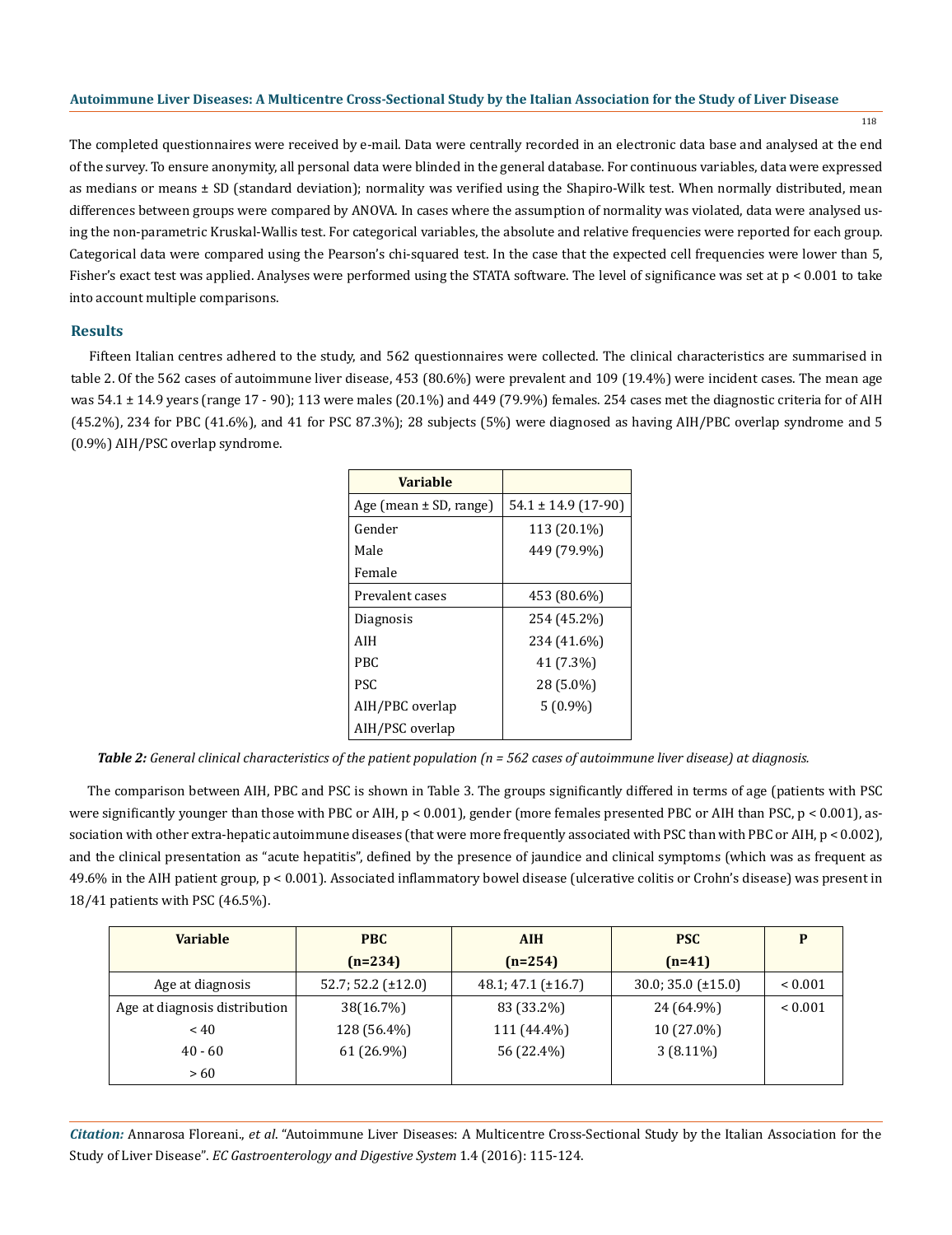| 18 (7.7%)              | 54 (21.3%)              | 29 (70.7%)             | ${}_{0.001}$ |
|------------------------|-------------------------|------------------------|--------------|
| 216 (92.3%)            | 200 (78.7%)             | 12 (29.3%)             |              |
|                        |                         |                        |              |
| $23.9; 24.6 (\pm 4.2)$ | 24.8; 25.0 (±3.8)       | 24.2; 24.5 $(\pm 3.9)$ | 0.52         |
| 11 (4.7%)              | 126 (49.6%)             | $6(14.6\%)$            | ${}_{0.001}$ |
| $\Omega$               | $1(0.4\%)$              | $\mathbf{0}$           | 0.67         |
| 14 (5.6%)              | 18 (7.1%)               | $1(2.4\%)$             | 0.55         |
| $3(1.3\%)$             | 8 (3.2%)                | $\mathbf{0}$           | 0.39         |
| 100 (42.7%)            | 75 (29.5%)              | 21 (51.2%)             | 0.002        |
|                        |                         |                        |              |
| 1.3; 1.8 $(\pm 2.6)$   | 8.5; 15.0 $(\pm 16.6)$  | $2.2; 4.7 (\pm 11.0)$  | ${}< 0.001$  |
| 1.6; 2.3 $(\pm 3.1)$   | 11.6; 18.4 $(\pm 18.5)$ | $2.2; 6.2 (\pm 12.8)$  | ${}< 0.001$  |
| 1260; 1113.5 (±751.5)  | 1884; 1923.5 (±1137.5)  | 1205; 1039.5 (±817.3)  | ${}_{0.001}$ |
| 195.5; 204.7 (±165.2)  | 250; 288.1 (±239.0)     | 210; 184.1 (±138.8)    | 0.03         |
| 246; 285.3 (±262.4)    | 137; 167.9 (±172.6)     | 103; 124.4 (±113.1)    | ${}_{0.001}$ |
| $3.8; 5.8 (\pm 5.5)$   | 2.8; 3.8 $(\pm 3.6)$    | 4.3; 6.1 $(\pm 6.6)$   | ${}< 0.001$  |
| $1.7; 2.2 (\pm 1.6)$   | 1.1; 1.4 $(\pm 0.9)$    | $1.5; 2.1 (\pm 1.5)$   | ${}< 0.001$  |
| 241; 248.4 (±72.5)     | 209; 212.4 (±86.9)      | 248; 254.1 (±108.2)    | ${}_{0.001}$ |
| $0.7; 1.07 (\pm 1.50)$ | 1.58; 4.2 $(\pm 5.6)$   | 1.2; 2.8 $(\pm 3.9)$   | ${}_{0.001}$ |
| 95 (55.2%)             | 133 (76.9%)             | 10 (38.5%)             | ${}_{0.001}$ |
| 129 (76.3%)            | $5(2.9\%)$              | $0(0.0\%)$             | ${}< 0.001$  |
| 18 (11.2%)             | 67 (39.6%)              | $5(19.2\%)$            | ${}< 0.001$  |
| 4(2.7%)                | 16 (10.3%)              | $0(0.0\%)$             | 0.009        |
|                        |                         |                        |              |

*AIH: Autoimmune Hepatitis; PBC: Primary Biliary Cirrhosis; PSC: Primary Sclerosing Cholangitis Table 3: Comparison between autoimmune hepatitis, primary biliary cirrhosis and primary sclerosing cholangitis patient groups at diagnosis (median; mean* ± *standard deviation for continuous variable; absolute and relative frequencies (%) for categorical variables).* 

The PBC and PSC patient groups presented significantly higher mean levels of both GGT and alkaline phosphatase, whereas AIH was characterised by the highest levels of transaminases and, as was to be expected, IgG; high IgM values were associated with PBC (Table 3). Biopsy proven cirrhosis at presentation was diagnosed in 7.6% of patients with AIH, in 22.7% of those with PBC and in 10.7% of those with PSC.

The mean histological stage of PBC at diagnosis was  $1.9 \pm 0.84$ , and the Mayo score prognostic index was  $3.0 \pm 2.08$  (data not shown).

Type I AIH was highly predominant (93.7%, n = 238), whereas type II AIH was recorded in only 16 patients. A comparison of the biochemical, serological and histological features between type 1 and type 2 AIH is reported in table 4. The two forms of AIH significantly differed in relation to the age at presentation, with an earlier onset in type II compared with type I AIH (33.5  $\pm$  15.9 vs. 47.6  $\pm$ 16.2 years, respectively, p < 0.001). No other significant clinical or biochemical differences were observed.

*Citation:* Annarosa Floreani., *et al*. "Autoimmune Liver Diseases: A Multicentre Cross-Sectional Study by the Italian Association for the Study of Liver Disease". *EC Gastroenterology and Digestive System* 1.4 (2016): 115-124.

119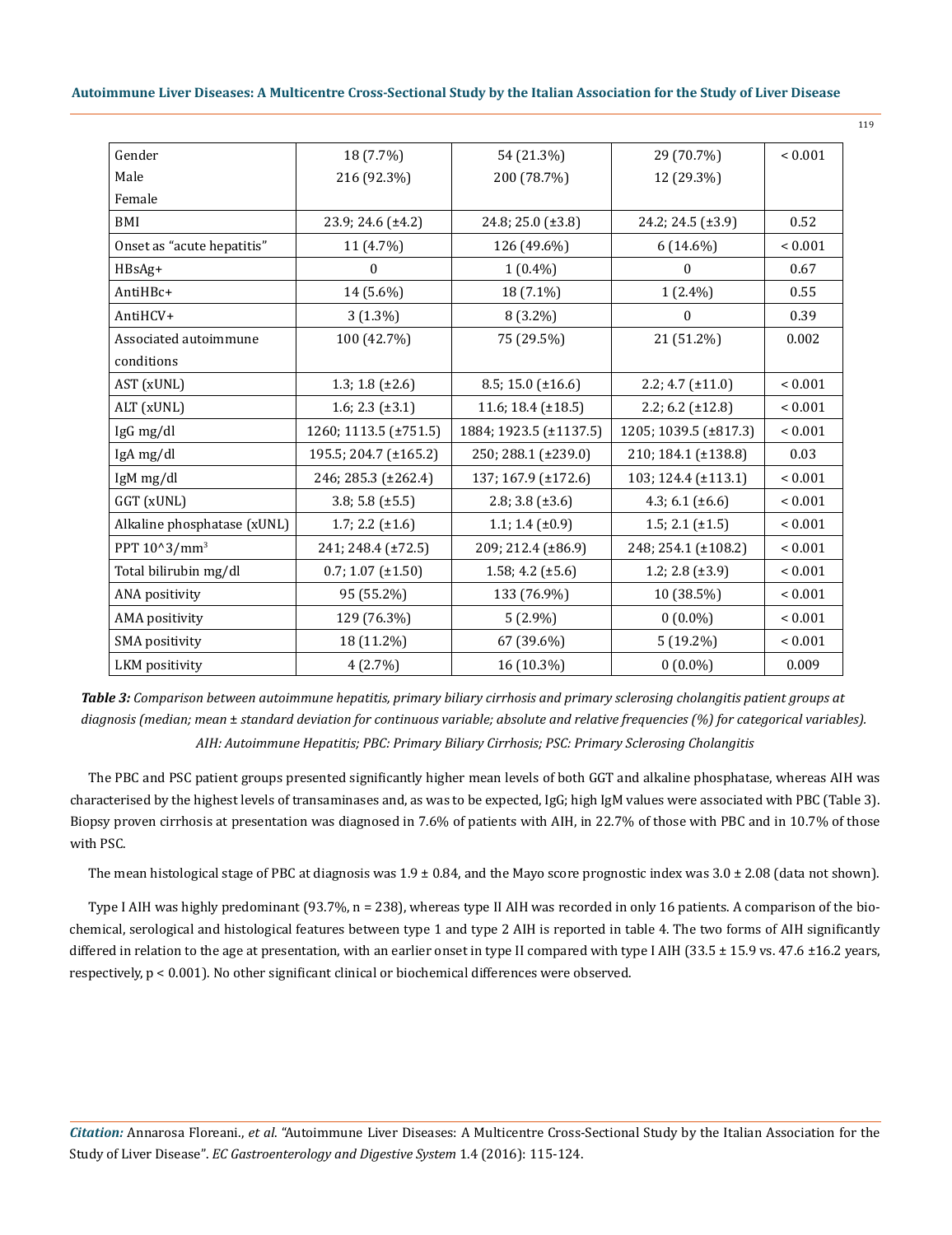| <b>Variable</b>               | <b>AIH Type I</b>   | <b>AIH Type II</b>  | P       |
|-------------------------------|---------------------|---------------------|---------|
|                               | $(n=238)$           | $(n=16)$            |         |
| Age at diagnosis              | 48.5; 47.6 (±16.2)  | 33.5; 33.5 (±15.9)  | < 0.001 |
| Age at diagnosis distribution | 17 (7.1%)           | 4(25%)              | 0.04    |
| $\leq$ 20                     | 79 (33.2%)          | 8 (50%)             | 0.27    |
| $21 - 44$                     | 138 (57.9%)         | 4 (25%)             | 0.02    |
| $\geq 45$                     |                     |                     |         |
| Gender                        | 50 (21%)            | 4(25%)              | 0.95    |
| Male                          | 188 (79%)           | 12 (75%)            |         |
| Female                        |                     |                     |         |
| BMI                           | 25; 25.2 (±4.2)     | 24; 24.3 (±4.5)     | 0.43    |
| Onset as "acute hepatitis"    | 121 (50.8%)         | $5(31.2\%)$         | 0.21    |
| HBsAg+                        | $2(0.8\%)$          | $0(0\%)$            | 0.27    |
| AntiHBc+                      | 17 (7.1%)           | $1(6.2\%)$          | 0.71    |
| AntiHCV+                      | 10 (4.2%)           | $2(12.5\%)$         | 0.36    |
| Associated autoimmune         | 67 (28.1%)          | 8 (50%)             | 0.12    |
| conditions                    |                     |                     |         |
| AST (xUNL)                    | $15.4 \ (\pm 16.5)$ | $10.3 \ (\pm 17.5)$ | 0.23    |
| ALT (xUNL)                    | 19.2 (±18.5)        | $10.6 \ (\pm 11.1)$ | 0.07    |
| IgG mg/dl                     | 1912.6 (±1161.9)    | 2105.0 (±620.1)     | 0.51    |
| IgA mg/dl                     | 295.9 (±358.0)      | 169.4 (±105.5)      | 0.16    |
| IgM mg/dl                     | 169.3 (±177.5)      | 146.6 (±57.4)       | 0.61    |
| $\gamma$ GT (xUNL)            | $3.9$ ( $\pm 3.7$ ) | $2.4 \ (\pm 1.7)$   | 0.11    |
| Alkaline phosphatase (xUNL)   | $1.4 \ (\pm 0.9)$   | $1.1$ ( $\pm 1.0$ ) | 0.32    |
| PLT 10^3/mm <sup>3</sup>      | 213.5 (±84.2)       | 199.2 (±117.9)      | 0.58    |
| Total bilirubin mg/dl         | $4.4 \ (\pm 5.7)$   | 1.1 (±0.7)          | 0.02    |

*Table 4: Comparison between autoimmune hepatitis type I and type II at diagnosis (median; mean ± standard deviation for continuous variable; absolute and relative frequencies (%) for categorical variables).*

## *AIH: Autoimmune Hepatitis*

The AIH/PBC overlap syndrome was recorded in 28 cases, while just 5 cases of the AIH/PSC overlap syndrome were observed. The clinical characteristics of the patients are summarised in table 5. As expected, patients with AIH/PSC overlap were younger than the AIH/ PBC patients, and the serum transaminase levels were also higher in the first group compared to AIH/PBC. Both conditions were characterised by positivity for non-organ-specific autoantibodies.

| <b>Variable</b>  | <b>AIH/PBC</b> overlap | <b>AIH/PSC</b> overlap | D     |
|------------------|------------------------|------------------------|-------|
|                  | $(n=28)$               | $(n=5)$                |       |
| Age at diagnosis | $50.0 \pm 14.8$        | $47.6 \pm 15.0$        | 0.15  |
| Gender           | $7(25.0\%)$            | $5(100\%)$             | 0.007 |
| Male             | 21 (75.0%)             | O                      |       |
| Female           |                        |                        |       |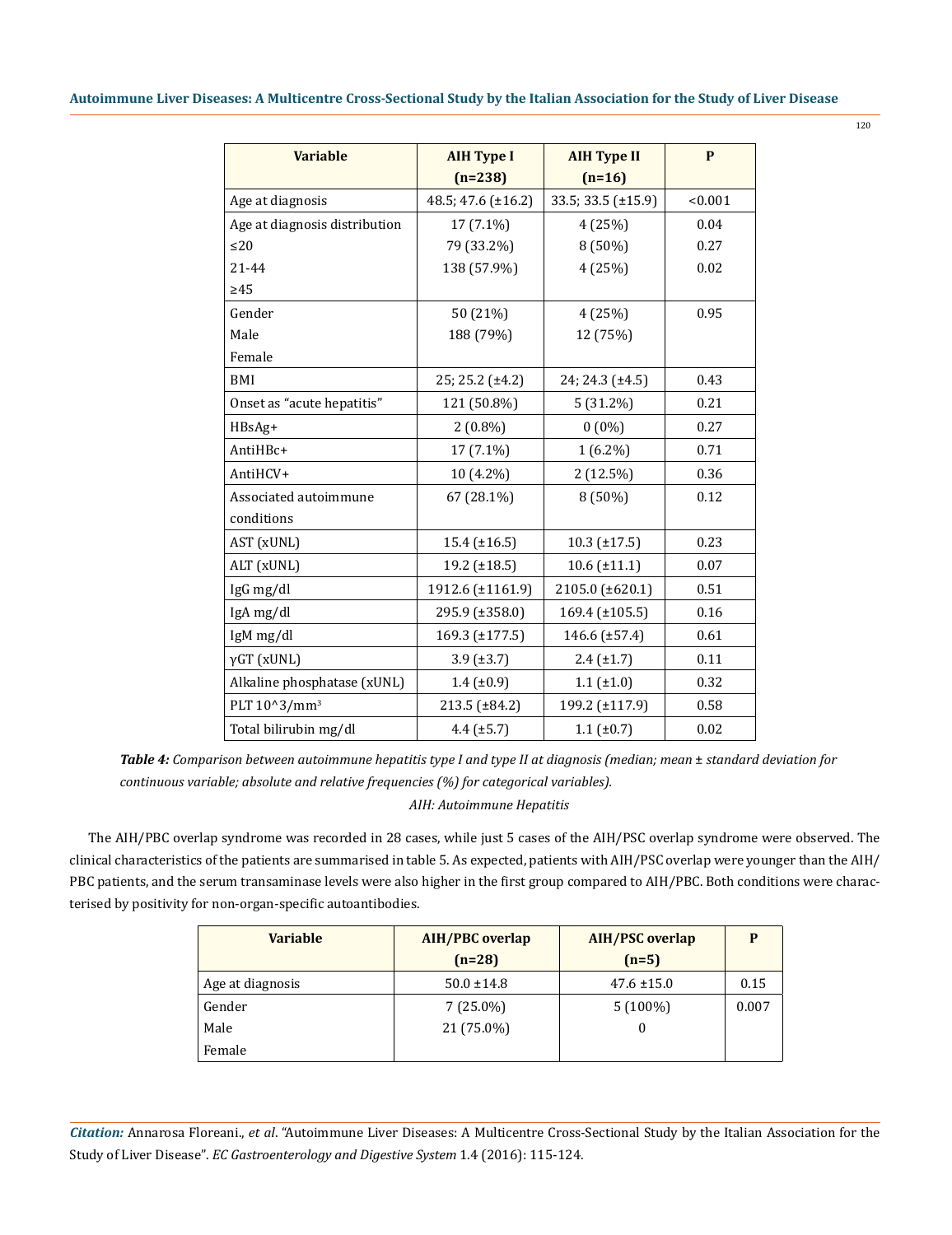| <b>BMI</b>                  | $24.5 \ (\pm 4.3)$     | $23.8 \ (\pm 1.6)$       | 0.74 |
|-----------------------------|------------------------|--------------------------|------|
| Onset as "acute hepatitis"  | $6(21.4\%)$            | $3(60.0\%)$              | 0.11 |
| HBsAg+                      | $1(3.6\%)$             | $\mathbf{0}$             | 1.00 |
| AntiHBc+                    | 3 (10.7%)              | $\Omega$                 | 1.00 |
| AntiHCV+                    | $1(3.6\%)$             | $\Omega$                 | 1.00 |
| Associated autoimmune       | 11 (39.3%)             | $3(60.0\%)$              | 0.62 |
| conditions                  |                        |                          |      |
| AST (xUNL)                  | $3.7; 9.9 (\pm 12.3)$  | 14.4; 11.3 (±8.9)        | 0.84 |
| ALT (xUNL)                  | 4.9; 12.0 $(\pm 14.5)$ | 18.7; 27.4 (±30.2)       | 0.31 |
| IgG mg/dl                   | 1789; 1730.0 (±756.1)  | 1545.0; 1545.0 (±247.5)  | 0.61 |
| IgA mg/dl                   | 236; 243.9 (±123.1)    | 188.5; 188.5 $(\pm 9.2)$ | 0.46 |
| IgM mg/dl                   | 410; 415.7 (±248.4)    | 158.5; 158.5 (±33.2)     | 0.11 |
| $\gamma$ GT (xUNL)          | 5.3; 7.1 $(\pm 5.4)$   | 6.3; 7.7 $(\pm 3.4)$     | 0.55 |
| Alkaline phosphatase (xUNL) | 1.7; 2.3 $(\pm 1.9)$   | $2.6; 2.2 (\pm 0.8)$     | 062  |
| PLT 10^3/mm3                | 260; 226.6 (±102.8)    | 197.5; 197.5 (±70.0)     | 0.55 |
| Total bilirubin mg/dl       | 1.6; 3.5 $(\pm 5.8)$   | 1.8; 4.9 $(\pm 6.8)$     | 0.79 |
| $ANA+$                      | 13 (72.2%)             | 3 (75.0%)                | 1.00 |
| $AMA+$                      | 12 (66.7%)             | $\Omega$                 | 0.03 |
| $SMA+$                      | 5(27.8%)               | $2(50.0\%)$              | 0.57 |
| LKM+                        | $1(5.9\%)$             | 0                        | 1.00 |
| p-anca+                     | $\Omega$               | $2(50.0\%)$              | 0.07 |
|                             |                        |                          |      |

*Table 5: Comparison between autoimmune hepatitis/primary biliary cirrhosis overlap and autoimmune hepatitis/primary sclerosing cholangitis overlap syndromes at diagnosis (median; mean ± standard deviation for continuous variable; absolute and relative frequencies (%) for categorical variables).*

*AIH: Autoimmune Hepatitis; PBC: Primary Biliary Cirrhosis; PSC: Primary Sclerosing Cholangitis* 

Immunosuppressive therapy (steroids, or steroids plus azathioprine combination, or azathioprine as maintenance) was the elective treatment for 157/254 patients with AIH (61.8%). Three patients with AIH were taking mycophenolate mofetil (1.18%), 2 cyclosporine A (0.79%) and 8 UDCA as monotherapies (3.15%); 83 patients (32.6%) were not taking any pharmacological intervention (the majority of them, i.e. 76% were incident cases at the moment of diagnosis). One hundred and seventy-three patients with PBC were taking UDCA (73.9%), 25 of them in combination with an immunosuppressive agent (steroid, azathioprine, MMF, FK506 or cyclosporine A); 61 patients with PBC were untreated. Thirty-two patients were taking UDCA (78%), 11 of whom were taking it in combination with an immunosuppressant agent. Concerning patients with PSC, 9 (21.25%) were untreated, 21 were taking UDCA as a monotherapy (51.22%) and 11 were taking UDCA plus immunosuppressant agents (prednisone, azathioprine, cyclosporine or MMF).

## **Discussion**

The present nationwide study illustrates the clinical characteristics of a population of patients with autoimmune liver diseases in 2010. Although the lack of data from some referral centres limits the generalisation of our results, it provides original recent information about the profile of autoimmune diseases in Italy; in fact, the study population is quite uniformly distributed between Northern, Central and Southern Italy.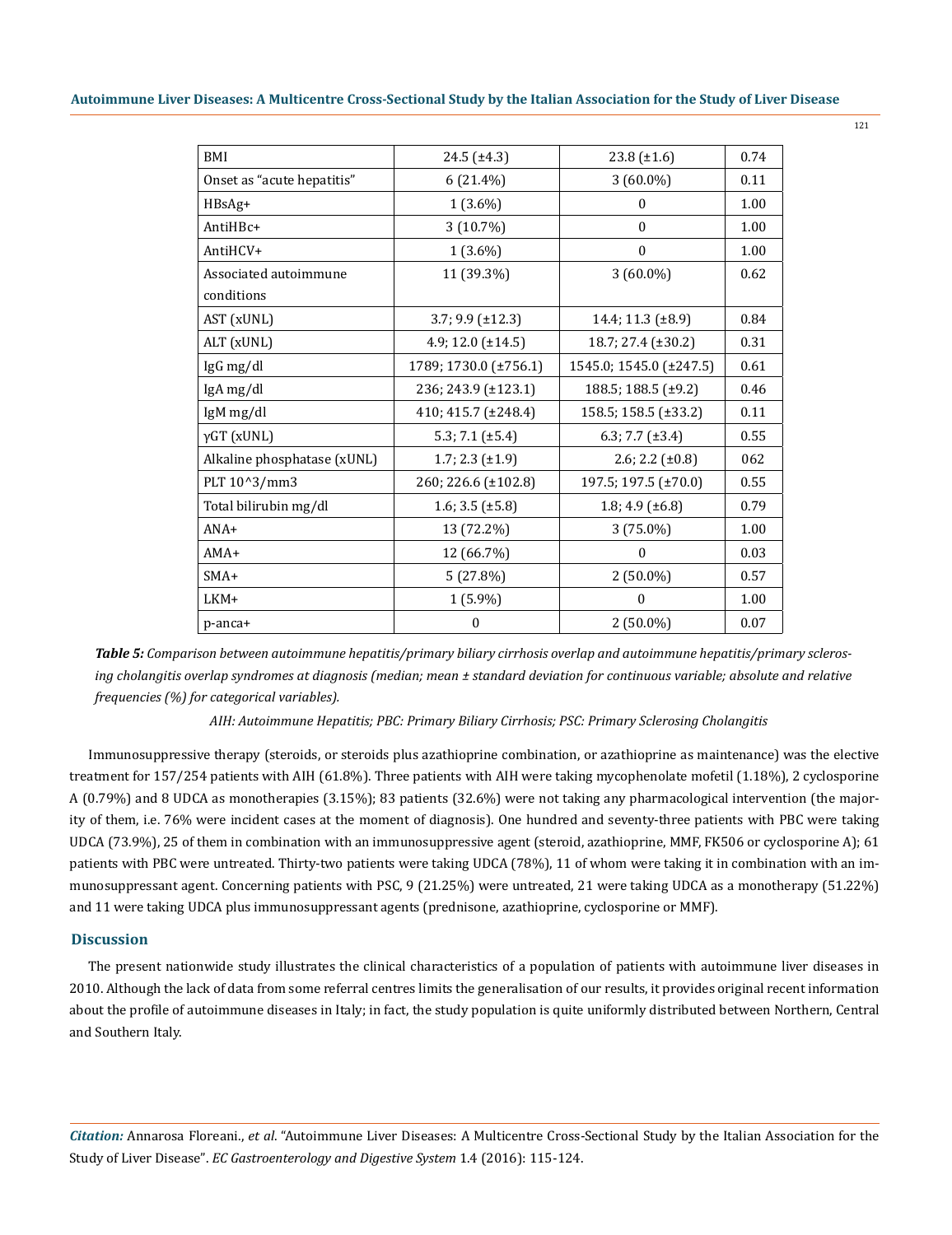122

The cohort of patients with AIH is the most representative of our study in terms of the sample size selected from the Italian population. The clinical picture of AIH patients highlights some of the characteristics belonging to the classical AIH phenotype; moreover, as expected, high levels of transaminases and hypergammaglobulinaemia provide the most important biochemical marker of the disease. Nevertheless, the data reveal some other points of particular interest. The first point regards the high prevalence of acute disease onset, present in the 49.6% of the patient population. This prevalence is in line with that previously reported in the "Bologna experience" (40%) [22]. A high incidence of acute onset has also been reported in Alaska natives (34.7%) [5]. Although no formal definition of acute onset exists, this condition is generally identified by the presence of jaundice, high level of transaminases (usually >10-fold the upper normal limits) and compromised liver function (INR>1.5) [23]. The high prevalence of early onset revealed in the present study may be biased by the fact that most of the participating centres are tertiary referral centres, thus the patients described in this study probably represent those with more active disease states. Nevertheless, this high prevalence suggests that AIH should no longer be deemed a chronic asymptomatic disease, but that it should be considered in the differential diagnosis of acute hepatitis in the absence of a definite aetiology. The presence of cirrhosis was noticed in 7.6% of patients at the time of diagnosis; this percentage is lower than that reported in other nationwide studies of AIH [4,6,9,10] and is only comparable to that reported for Japan (6.4%) [8] and for the Netherlands (12%) [11]. This observation can be explained by i) the relatively recent survey period of the present study (i.e. 2010), whereas in most other nationwide studies the enrolment period started before the 1990's (refs), and ii) by the high prevalence of acute onset that indicates short disease duration. Another interesting point arises from the comparison of the epidemiological, clinical and biochemical features between type 1 and 2 AIH. To the best of our knowledge, this is the largest series of adult patients with type 2 AIH ever published. Only one paper published in 1992 [24] reported that LKM1 was rarely found in patients with chronic hepatitis, but the number of patients studied in that case was too small to allow any clinical evaluations. Our series of patients with type 2 AIH, although significantly smaller than that with type one, suggests that the two subgroups are almost identical in terms of ...; the only major difference is the trend toward lower age of onset in type 2. Based on these observations, we believe that a sub-classification of AIH into the classical subgroups has no clinical grounds, maintaining only a historical serological significance.

Anti-HCV positivity was associated in 3.2% of cases. The overall prevalence of anti-HCV positivity is similar to that of the general population in Italy [25], thus it is not surprising that some cases of AIH/HCV overlap are identified considering the high background prevalence of HCV in Italy. In such cases, the diagnosis of AIH may be overlooked and AIH could remain untreated. It is thus extremely important that a careful evaluation of the clinical phenotype and of the liver biopsy is performed such that the existence of a double mechanism of liver damage is not overlooked.

At present, PBC and AIH are the most important forms of autoimmune liver disease in Italy, whereas PSC still constitutes a rare disease. Obviously, epidemiological findings cannot be drawn from our survey, but the data do provide us with a general impression suggesting that the incidence of AIH may be increasing in Italy. PBC is diagnosed around menopause in roughly 50% of cases, and has an onset after 60 years of age in 26.9% of cases. In the Newcastle PBC database, which includes 1023 patients, 397 cases (39%) were over the age of 65 at the moment of presentation [26]. Moreover, PBC is diagnosed at an early histological stage, presenting an important clinical problem. Indeed, we propose that the methods used to identify clinical cases are reviewed and the referral bias to the tertiary centres reconsidered as well as the referral bias to the tertiary centres. Nevertheless, over recent years, increasing numbers of asymptomatic cases of PBC have been diagnosed, where the suspicion for the diagnosis mainly arises from altered liver function tests [27].

#### **Conclusion**

In conclusion, the results of this national survey addressing the prevalence and incidence of autoimmune liver disease in the year 2010, although limited to just a few Italian centres  $(n = 15)$ , indicate that this condition should no longer be considered as rare diseases. In particular, the results reveal the highest ever reported prevalence and incidence of AIH for Italy. The clinical characteristics are comparable with those detected in other countries. Further studies are warranted to prospectively investigate the natural history of the disease and the optimisation for treatment therapies.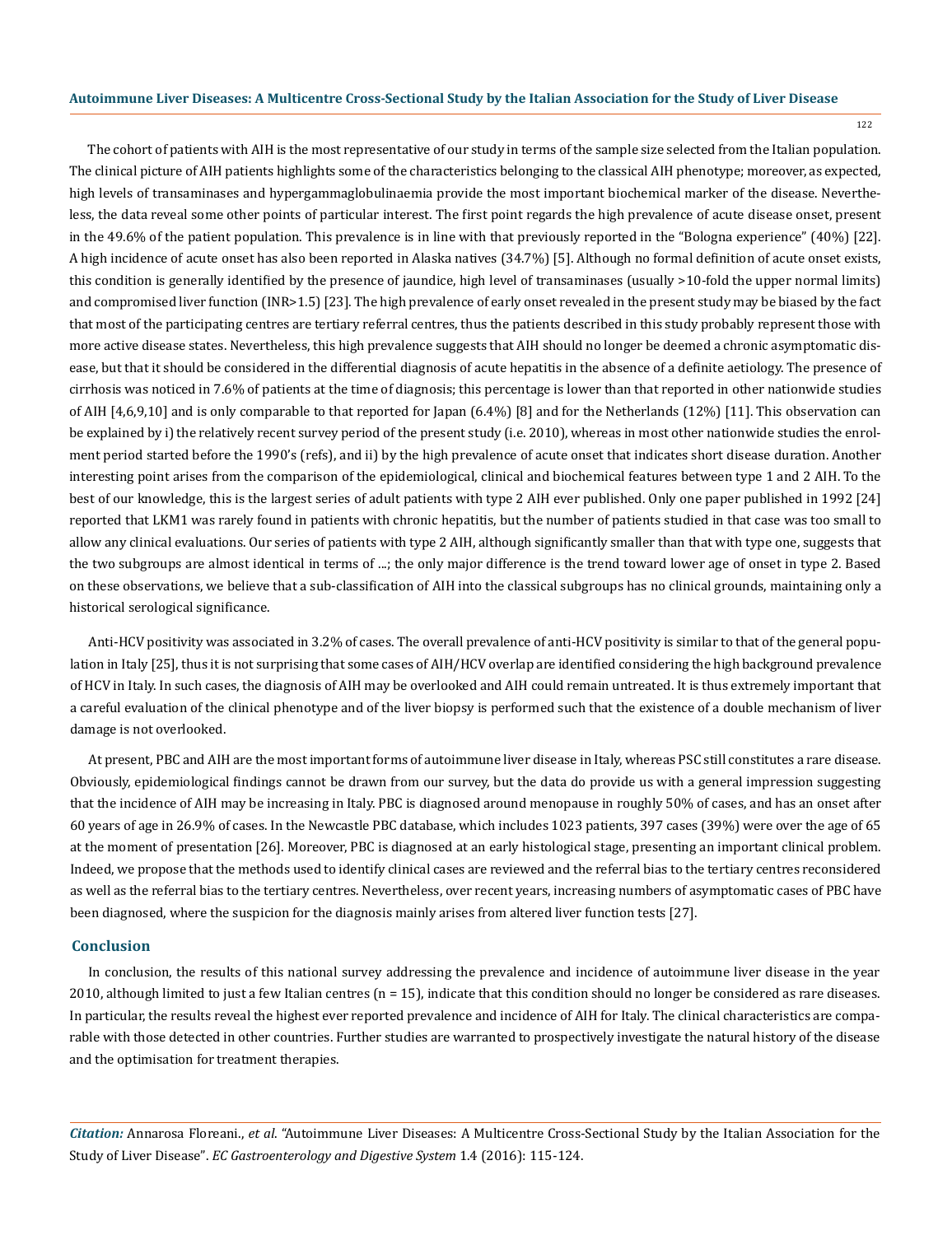**Acknowledgements:** No support in the form of grants, equipment, drugs were received for the survey.

## **Bibliography**

- 1. Mieli Vergani G and Vergani D. "Autoimmune hepatitis". *[Nature Reviews Gastroenterology and Hepatology](https://www.ncbi.nlm.nih.gov/pubmed/21537351)* 8.6 (2011): 320-329.
- 2. Al-Chalabi T., *et al*[. "Impact of gender on the long-term outcome and survival of patients with autoimmune hepatitis".](https://www.ncbi.nlm.nih.gov/pubmed/18023911) *Journal of Hepatology* [48.1 \(2008\): 140-147.](https://www.ncbi.nlm.nih.gov/pubmed/18023911)

123

- 3. [Strassburg CP and Manns MP. "Therapy of autoimmune hepatitis".](https://www.ncbi.nlm.nih.gov/pubmed/22117634) *Best Practice and Research Clinical Gastroenterology* 25.6 (2011): [673-687.](https://www.ncbi.nlm.nih.gov/pubmed/22117634)
- 4. Boberg KM., *et al*[. "Incidence and prevalence of primary biliary cirrhosis, primary sclerosing cholangitis, and autoimmune hepatitis](https://www.ncbi.nlm.nih.gov/pubmed/9489916) in a Norwegian population". *[Scandinavian Journal of Gastroenterology](https://www.ncbi.nlm.nih.gov/pubmed/9489916)* 33.1 (1998): 99-103.
- 5. Hurlburt KJ., *et al*[. "Prevalence of autoimmune liver disease in Alaska natives".](https://www.ncbi.nlm.nih.gov/pubmed/12358264) *American Journal of Gastroenterology* 97.9 (2002): [2402-2407.](https://www.ncbi.nlm.nih.gov/pubmed/12358264)
- 6. Werner M., *et al*[. "Epidemiology and the initial presentation of autoimmune hepatitis in Sweden: a nationwide study".](https://www.ncbi.nlm.nih.gov/pubmed/18609163) *Scandinavian [Journal of Gastroenterology](https://www.ncbi.nlm.nih.gov/pubmed/18609163)* 43.10 (2008): 1232-1240.
- 7. Ngu JH., *et al*[. "Population-based epidemiology study of autoimmune hepatitis: a disease of older women?"](https://www.ncbi.nlm.nih.gov/pubmed/20880179) *Journal of Gastroenterology and Hepatology* [25.10 \(2010\): 1681-1686.](https://www.ncbi.nlm.nih.gov/pubmed/20880179)
- 8. Abe M., *et al*[. "Present status of autoimmune hepatitis in Japan: a nationwide survey".](https://www.ncbi.nlm.nih.gov/pubmed/21597932) *Journal of Gastroenterology* 46.9 (2011): 1136- [1141.](https://www.ncbi.nlm.nih.gov/pubmed/21597932)
- 9. Kim BH., *et al*[. "Clinical features of autoimmune hepatitis and comparison of two diagnostic criteria in Korea: a nationwide, multi](https://www.ncbi.nlm.nih.gov/pubmed/23033899)center study". *[Journal of Gastroenterology and Hepatology](https://www.ncbi.nlm.nih.gov/pubmed/23033899)* 28.1 (2013): 128-134.
- 10. Gronbaeck L., *et al*[. "Autoimmune hepatitis in Denmark: incidence, prevalence, prognosis, and causes of death. A nationwide registry](https://www.ncbi.nlm.nih.gov/pubmed/24326217)based cohort study". *[Journal of Hepatology](https://www.ncbi.nlm.nih.gov/pubmed/24326217)* 60.3 (2014): 612-617.
- 11. Van Gerven NM., *et al*[. "Epidemiology and clinical characteristics of autoimmune hepatitis in the Netherlands".](https://www.ncbi.nlm.nih.gov/pubmed/25123213) *Scandinavian Journal of Gastroenterology* [49.10 \(2014\): 1245-1254.](https://www.ncbi.nlm.nih.gov/pubmed/25123213)
- 12. [Bowlus CL and Gershwin ME. "The diagnosis of primary biliary cirrhosis".](https://www.ncbi.nlm.nih.gov/pmc/articles/PMC3987745/) *Autoimmunity Reviews* 13 (2014): 441-444.
- 13. Podda M., *et al*[. "The limitation and hidden gems of the epidemiology of primary biliary cirrhosis".](https://www.ncbi.nlm.nih.gov/pubmed/23871640) *Journal of Autoimmunity* 46 [\(2013\): 81-87.](https://www.ncbi.nlm.nih.gov/pubmed/23871640)
- 14. Sagnelli E., *et al*[. "The importance of HCV on the burden of chronic liver disease in Italy: a multicenter prevalence study on 9,997](https://www.ncbi.nlm.nih.gov/pubmed/15714480) cases". *[Journal of Medical Virology](https://www.ncbi.nlm.nih.gov/pubmed/15714480)* 75.4 (2005): 522-527.
- 15. Hirschfield GM., *et al*[. "Primary sclerosing cholangitis".](https://www.ncbi.nlm.nih.gov/pubmed/23810223) *Lancet* 382.9904 (2013): 1587-1589.
- 16. Lindkvis B., *et al.* ["Incidence and prevalence of primary sclerosing cholangitis in a defined adult population in Sweden".](https://www.ncbi.nlm.nih.gov/pubmed/20683956) *Hepatology* [52.2 \(2010\): 571-577.](https://www.ncbi.nlm.nih.gov/pubmed/20683956)